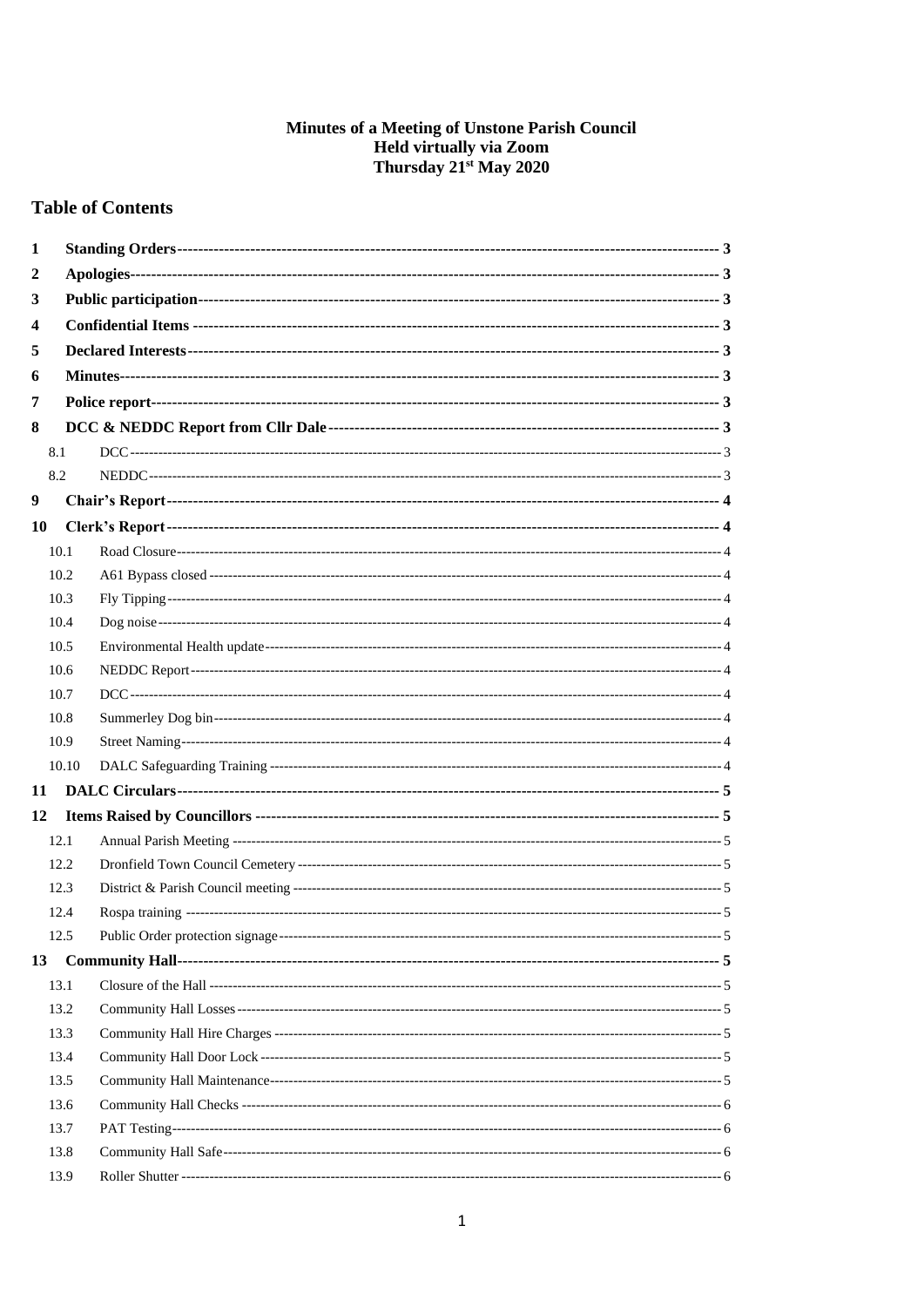| 13.10 |  |
|-------|--|
| 13.11 |  |
| 14    |  |
| 14.1  |  |
| 14.2  |  |
| 14.3  |  |
| 14.4  |  |
| 14.5  |  |
| 14.6  |  |
| 14.7  |  |
| 14.8  |  |
| 14.9  |  |
| 14.10 |  |
| 15    |  |
| 15.1  |  |
| 15.2  |  |
| 16    |  |
| 16.1  |  |
| 16.2  |  |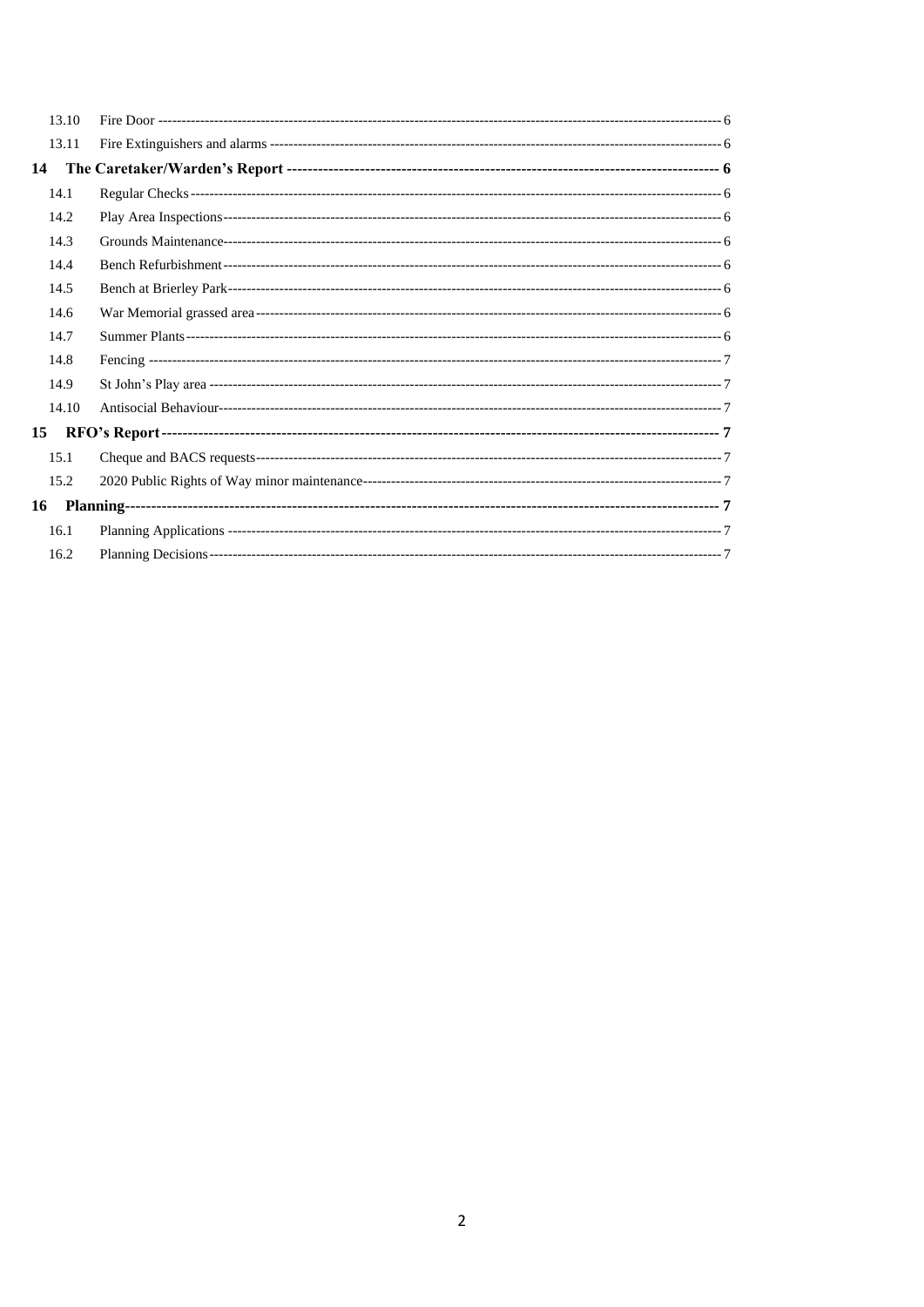- **Present:** Cllrs: Cllrs S Hopkinson (Chair), A Dale (DCC, J Hill, A Land, M Lilleyman, T Rogers, R Smith & V Tebbs **In**  J Clayton (Clerk) E Smith (RFO) and M Brown (Caretaker/Warden) and 1 members of the public.
- **attendance:**

3/20

1/20 The Clerk reported that the meeting would be recorded on Zoom

#### 2/20 **1 Standing Orders**

<span id="page-2-0"></span>As per standing Order 26a and the Local Authorities and Police and Crime Panels (Coronavirus) (Flexibility of Local Authority and Police and Crime Panel Meetings) (England and Wales) Regulations 2020, propose changes to Standing Orders until May 2021 or such time as the government revises or revokes the legislation. RESOLVED All Cllrs agreed to the changes to allow UPC meeting to be held virtually, Cllrs would indicate voting preferences verbally.

#### 4/20 **2 Apologies**

<span id="page-2-2"></span><span id="page-2-1"></span>Cllr Perkins & Elliott did not join the meeting.

# 5/20 **3 Public participation**

<span id="page-2-3"></span>No items were raised by the member of the public

# 6/20 **4 Confidential Items**

<span id="page-2-4"></span>There were no confidential items on the Agenda

# 7/20 **5 Declared Interests**

Cllr Dale expressed an interest in 15.2/20 and would not be taking part in the discussion on the matter, Cllr Rogers expressed an interest in 20.2/20 which was an item to note, Cllr Hill expressed an interest in 13.3/20 and provided an update on the matter.

# 8/20 **6 Minutes**

<span id="page-2-6"></span><span id="page-2-5"></span>Of the UPC meeting on Thursday  $20^{th}$  February 2020 were accepted by all and will be signed by the Chair in due course. RESOLVED

# 9/20 **7 Police report**

Crime figures for January 2 x domestic harassments,1 x domestic damage, 1 x domestic theft, 1 x theft from shed, 2 x dwelling burglary, 1 x harassment, 1 x assault by dog bite. Crime figures for February 1 x damage, 1 x domestic incident, 2 x dwelling burglary, 1 x domestic related harassment,1 x malicious communication Crime Figures for March 5x anti-social behaviour, 3 x criminal damage, 2 x vehicle crime RESOLVED TO NOTE

#### 10/20 **8 DCC & NEDDC Report from Cllr Dale**

# <span id="page-2-8"></span><span id="page-2-7"></span>**8.1 DCC**

- .1 The County Council has been working on its Covid 20 response since Jan/Feb 2020
- .2 The Community Support Group have helped 1.5 million shielded people and given £1 million to assist businesses.
- .3 Rents for council owned properties have been deferred for a year.
- .4 Gold travel card holders can use their cards before 9.30 am to allow early access to supermarkets.
- .5 10,000 potholes have been repaired in the early weeks of lock down.
- .6 A designated care home has been opened to accommodate Covid patients discharged from hospital

# <span id="page-2-9"></span>**8.2 NEDDC**

.7 The recycling centres had now been reopened, on alternate days dependent on car registration years.

.8 .9 NEDDC were assisting 5,583 vunerable residents, the team have received over 20,000 communications. 82 food parcels have been sent out.

.10 3,900 deliveries of medical supplies have been made.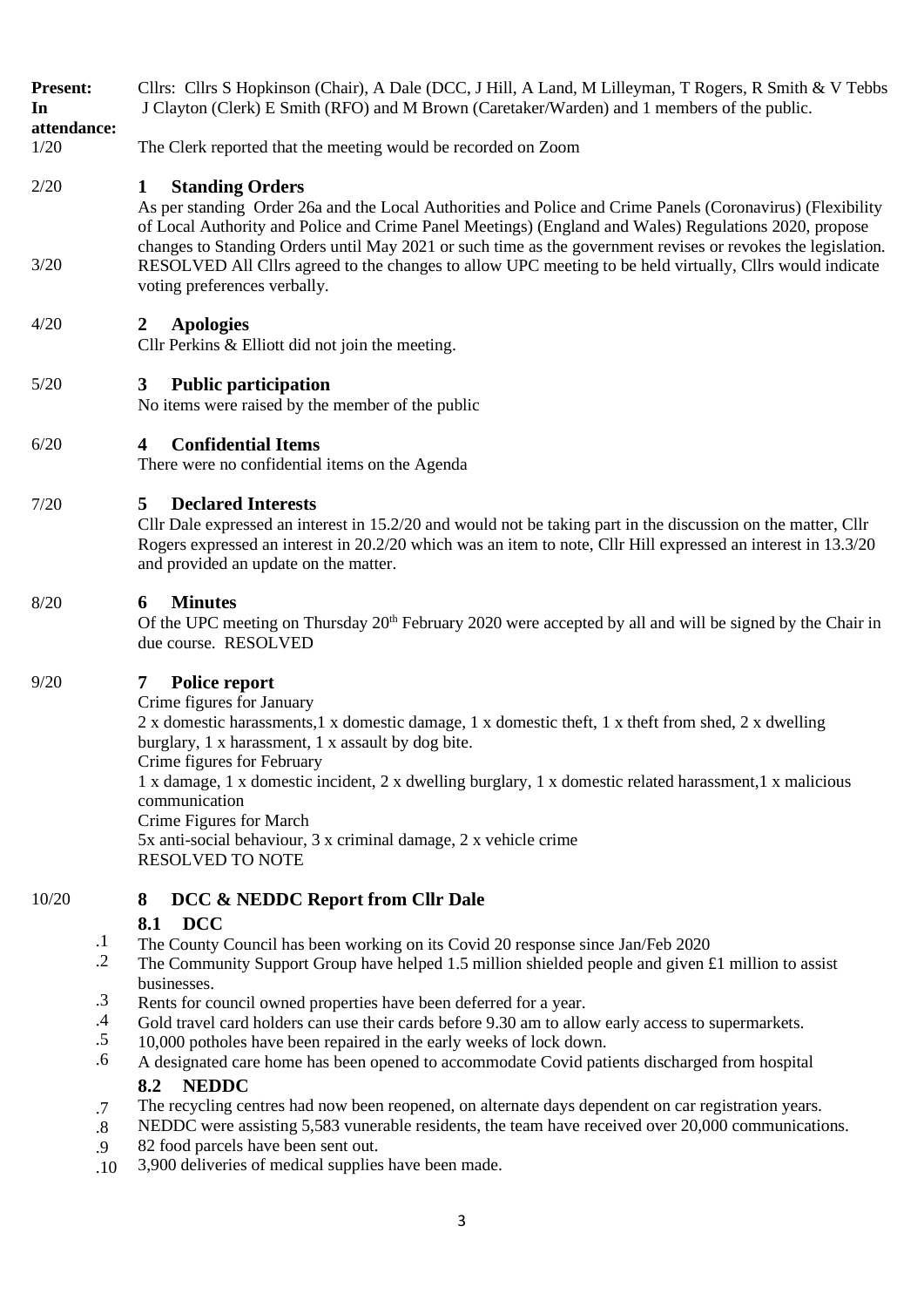- .11 Business Support Grants the council are in the top 20 of UK council on response speed. 1,584 requests had been received and £17.65million had been allocated to local business. RESOLVED TO NOTE
- 11/19 Cllr Hill asked Cllr Dale about the possible opening of schools. Cllr Dale reported that the council were working with DoE guidance towards the aspirational opening date of 1<sup>st</sup> June. The 2meter rule was proving very difficult for many small rural schools. RESOLVED TO NOTE

## <span id="page-3-0"></span>12/20 **9 Chair's Report** The Chair had nothing to report. RESOLVED

#### 13/20 **10 Clerk's Report**

<span id="page-3-2"></span><span id="page-3-1"></span>The Clerk reported the following:

.1 **10.1 Road Closure**  Ash lane  $11-15$ <sup>th</sup> May

#### .2 **10.2 A61 Bypass closed**

<span id="page-3-3"></span>13-15th June for maintenance.

#### .3 **10.3 Fly Tipping**

<span id="page-3-4"></span>behind Central Close had been reported to NEDDC

#### .4 **10.4 Dog noise**

<span id="page-3-5"></span>Issue reported to NEDDC of the property on Whittington Lane is taking. Cllr Hill reported that the owner is taking remedial action to decrease the noise issue on site. Cllr Smith added that the situation was much improved.

#### .5 **10.5 Environmental Health update**

<span id="page-3-6"></span>It is good practice for event organiser to receive level 2 training, which is available online. The issue should be brought forward towards the end of the year.

#### .6 **10.6 NEDDC Report**

<span id="page-3-7"></span>NEDDC cannot fund the works to the unadopted road at Apperknowle, therefore contractor has been instructed, as per decision at the last UPC meeting.

#### .7 **10.7 DCC**

<span id="page-3-8"></span>DCC not willing to fund an additional grit bin for Hundall Lane, The Clerk has asked for a price for the supply.

#### .8 **10.8 Summerley Dog bin**

<span id="page-3-9"></span>After a complaint was received the Clerk has asked NEDDC to remove immediately and re site, when resources are available.

#### .9 **10.9 Street Naming**

<span id="page-3-10"></span>Reported the Barracks Hotel now known as Barrack House

#### .10 **10.10 DALC Safeguarding Training**

<span id="page-3-11"></span>Awaiting new date form DALC RESOLVED TO NOTE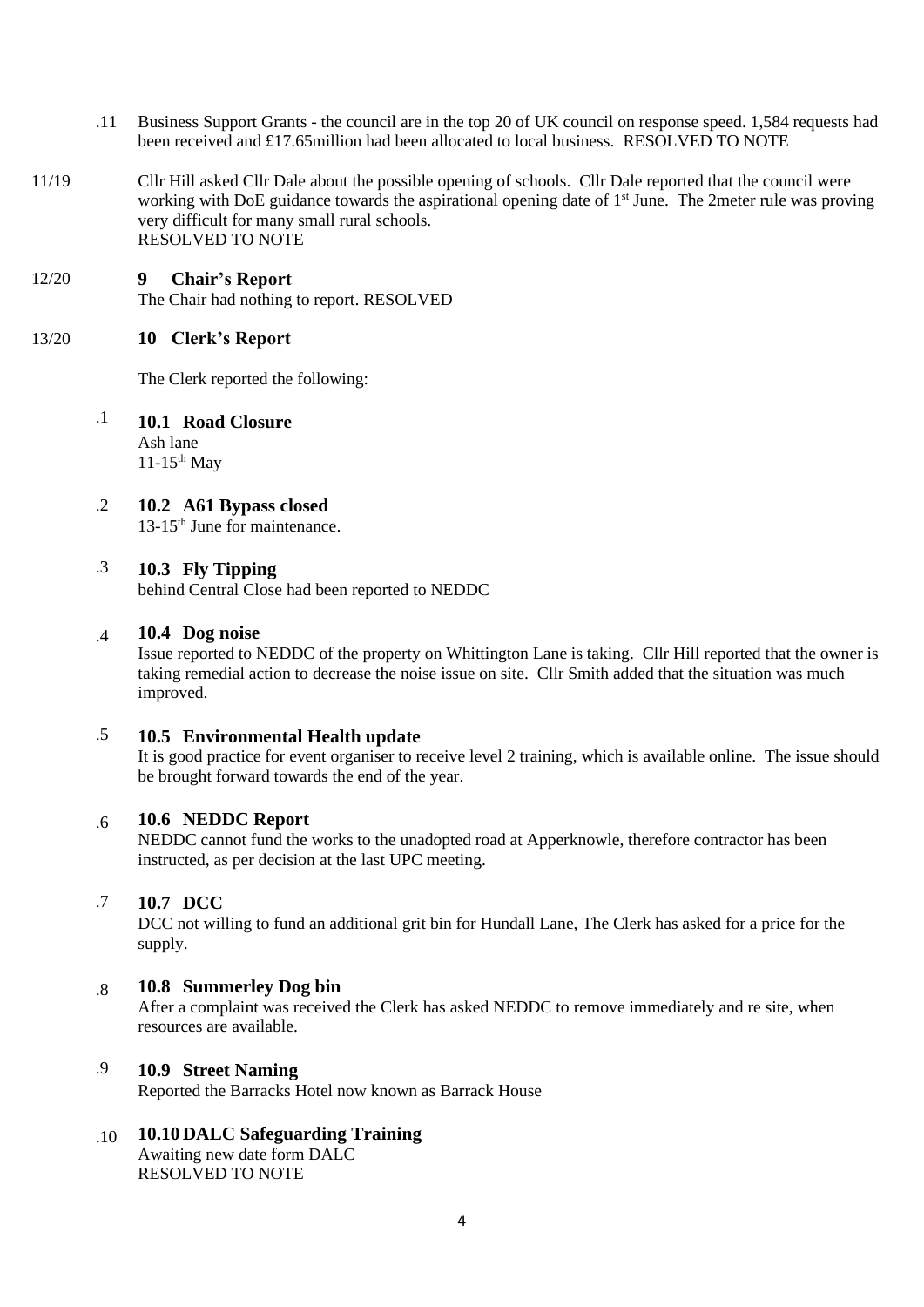# 14/20 **11 DALC Circulars**

<span id="page-4-1"></span><span id="page-4-0"></span>It was noted that DALC Circular 03/20 and all relevant correspondence had been circulated, copies were available from the Clerk. RESOLVED

# 15/20 **12 Items Raised by Councillors**

## .1 **12.1 Annual Parish Meeting**

<span id="page-4-2"></span>The Clerk reported that DALC had advised that the Annual Parish Meeting as cannot be held virtually, the situation can be monitored with the potential to hold it later in the year. The Chair and Vice Chair will maintain positions until the meeting is held. No changes were made to the list of outside representations by Cllrs. RESOLVED TO NOTE

### .2 **12.2 Dronfield Town Council Cemetery**

<span id="page-4-3"></span>Cemetery update The Clerk reported that DTC had made a request payment for the previous fiscal year, Whilst Cllrs had stated their intention to end the agreement it was legally still in place and DTC had upheld it and continued to offer a reduction to the 6 Unstone residents who had used the services within that time period. A Solicitor from NEDDC had been asked to oversee the termination of the agreement with both parties. After discussion, Cllrs voted by majority decision to make the payment to DTC and expedite the termination of the agreement. RESOLVED

#### .3 **12.3 District & Parish Council meeting**

<span id="page-4-4"></span>6 th March 2020, Cllr Hill attended and asked that the Accessible Venue slides be resent to all Cllrs and brought forward to the next UPC meeting for discussion. RESOLVED

## .4 **12.4 Rospa training**

<span id="page-4-5"></span>For Caretaker/Warden £250 due in October, approved by all Cllrs. RESOLVED

#### .5 **12.5 Public Order protection signage**

<span id="page-4-7"></span><span id="page-4-6"></span>For parks, Cllrs asked that quotations be obtained and reported back to the next meeting for consideration. RESOLVED TO NOTE

#### 16/20 **13 Community Hall**

#### .1 **13.1 Closure of the Hall**

<span id="page-4-8"></span>The Clerk reported that the Community Hall was closed on 20<sup>th</sup> May and the Playgrounds closed on 23<sup>rd</sup> May. RESOLVED

#### .2 **13.2 Community Hall Losses**

<span id="page-4-9"></span>The RFO reported that the Community Hall was incurring a loss of £800 per month due to the current closure. UPC had received a £10K Grant from NEDDC to mitigate this. RESOLVED

#### .3 **13.3 Community Hall Hire Charges**

<span id="page-4-10"></span>Cllr Dale asked that the council be mindful of the impact on local businesses when setting hire charges for this year and asked that the matter be discussed at the next meeting

#### .4 **13.4 Community Hall Door Lock**

<span id="page-4-11"></span>The main door lock has been replaced and new keys circulated. Someone has tried to tamper with the lock and left wood fragment in the mechanism. The door company have advised to flush the unit out with oil to remedy the situation. RESOLVED

## <span id="page-4-12"></span>.5 **13.5 Community Hall Maintenance**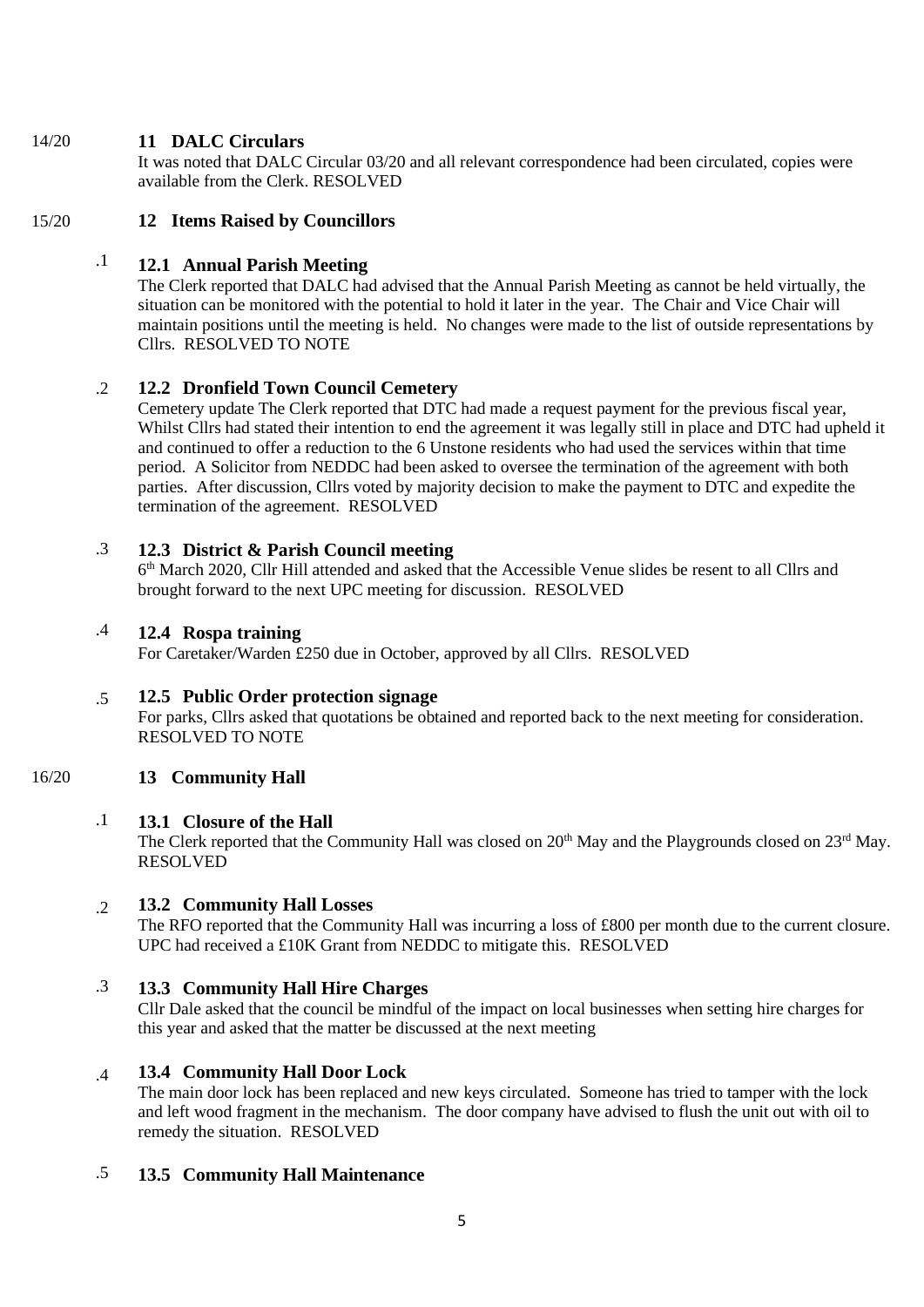Some painting touching up jobs have been completed, in a few places around the community hall, the hall should have a full re-paint over the next winter. RESOLVED

## .6 **13.6 Community Hall Checks**

<span id="page-5-0"></span>The water systems, heating fire alarms and emergency lighting are still being checked on a regular basis.

#### .7 **13.7 PAT Testing**

<span id="page-5-1"></span>PAT testing is due soon. The Caretaker/Warden will contact the Electrician to organise a date to complete. RESOLVED.

## .8 **13.8 Community Hall Safe**

<span id="page-5-2"></span>A new electronic safe has been purchased for £26.16 plus VAT, as the old one broke. RESOLVED

#### .9 **13.9 Roller Shutter**

<span id="page-5-3"></span>The roller shutter works are still outstanding and will be chased when restrictions ease. RESOLVED

## .10 **13.10Fire Door**

<span id="page-5-4"></span>The works to the fire door will also be actioned after lockdown. RESOLVED

#### .11 **13.11Fire Extinguishers and alarms**

<span id="page-5-5"></span>Chubb carried out their check prior to lock down, no issues were raised. RESOLVED

## 17/20

# <span id="page-5-6"></span>**14 The Caretaker/Warden's Report**

## .1 **14.1 Regular Checks**

<span id="page-5-7"></span>Regular checks on all bins, grit bins, dog bins and bus stops had been completed.

#### .2 **14.2 Play Area Inspections**

<span id="page-5-8"></span>Routine play area inspections are still being carried as normal, in the initial period of lock down some people were ignoring the play area closure signage. Therefore, padlocks were used to secure to swings. The closure is now being adhered to.

## .3 **14.3 Grounds Maintenance**

<span id="page-5-9"></span>Grass cutting, weed control, shrub pruning has been carried out in parks.

#### .4 **14.4 Bench Refurbishment**

<span id="page-5-10"></span>Bench refurbs. Some benches particularly tubular steel framed ones are starting to rust away. I will continue to monitor them, but we should now be looking at some replacement programme for next year's budget.

## .5 **14.5 Bench at Brierley Park**

<span id="page-5-11"></span>The bench at Brierly play area assistance with installation will be required, when restrictions are lifted. The new bench for the war memorial has also arrived and can be installed once the paving has been fitted.

#### .6 **14.6 War Memorial grassed area**

<span id="page-5-12"></span>The grass around the Oak tree at the war memorial has not fully grown back after the mulching and treatment of the tree last year and plan to reseed the area next Spring, after paving works are completed

#### .7 **14.7 Summer Plants**

<span id="page-5-13"></span>Unfortunately, North Wingfield Parish Council were unable to grow any summer plants for our beds this year due the Covid 19 outbreak. Local nurseries will be asked to quote for the supply of plants